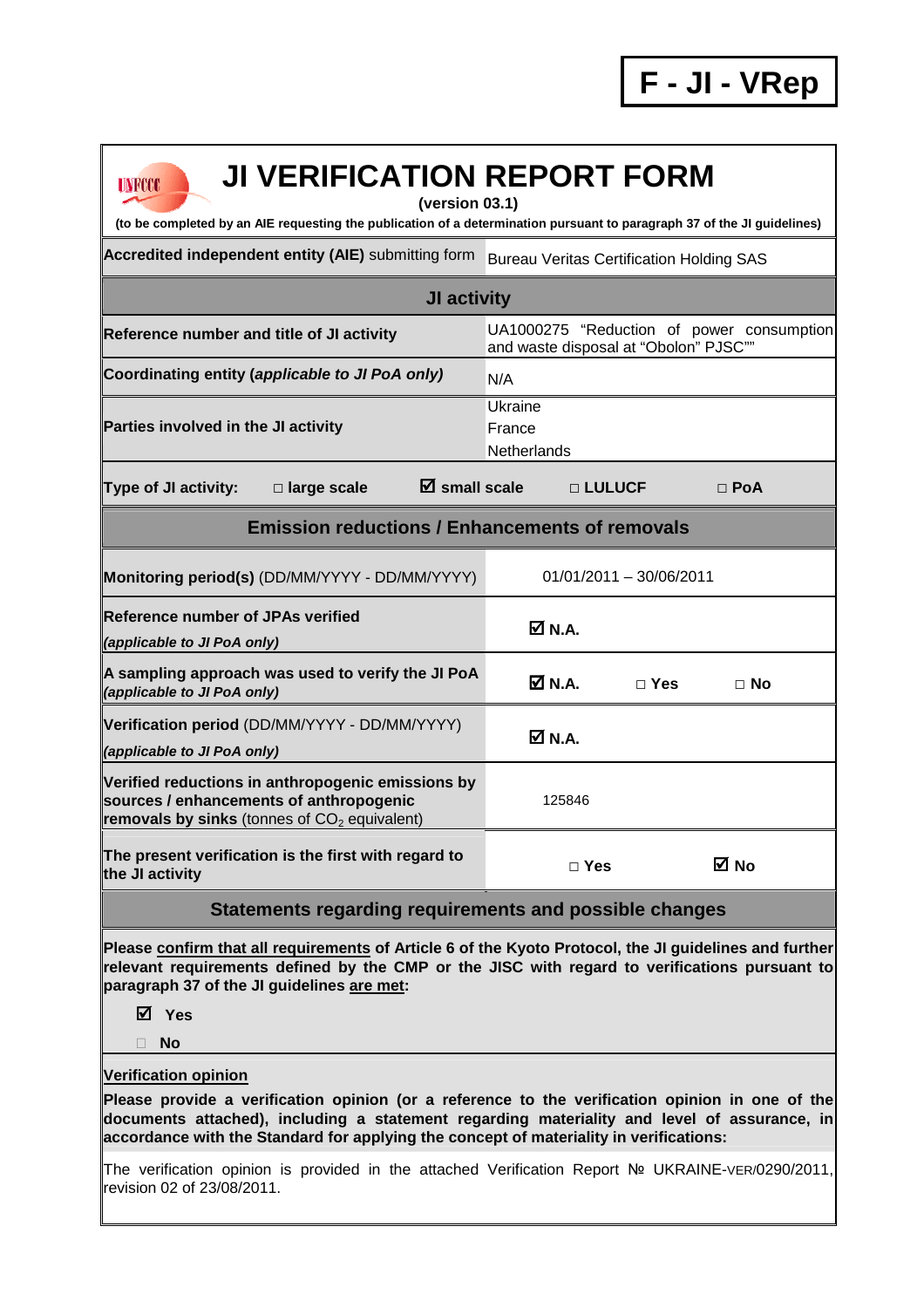|                  |         | The project design was revised after the                                                                                                                                                                                                                                                                    |                              |            |                              |
|------------------|---------|-------------------------------------------------------------------------------------------------------------------------------------------------------------------------------------------------------------------------------------------------------------------------------------------------------------|------------------------------|------------|------------------------------|
|                  |         | determination has been deemed final                                                                                                                                                                                                                                                                         | $\Box$ Yes                   |            | ⊠ No                         |
|                  |         | If yes, please list all revisions to the project design<br>and express a determination opinion (or provide a<br>reference to an attached document containing the<br>required information)                                                                                                                   | ØN.A.                        |            |                              |
|                  |         | If project design was revised, please confirm that<br>conditions defined by paragraph 33 of the JI<br>quidelines are still met                                                                                                                                                                              | $\overline{\mathsf{M}}$ N.A. | $\Box$ Yes | $\Box$ No                    |
| opinion          |         | If project design was revised, please confirm that<br>the changes do not alter the original determination                                                                                                                                                                                                   | Ø N.A.                       | $\Box$ Yes | $\Box$ No                    |
|                  |         | If project design was revised, please confirm that:                                                                                                                                                                                                                                                         |                              |            |                              |
|                  | changed | (a) Physical location of the project has not                                                                                                                                                                                                                                                                | Ø N.A.                       | $\Box$ Yes | $\Box$ No                    |
|                  |         | (b) If emission sources have changed, they are<br>reflected in an updated monitoring plan                                                                                                                                                                                                                   | Ø N.A.                       | $\Box$ Yes | $\Box$ No                    |
|                  |         | (c) Baseline scenario has not changed                                                                                                                                                                                                                                                                       | Ø N.A.                       | $\Box$ Yes | $\Box$ No                    |
|                  |         | (d) Changes are consistent with JI specific<br>approach or CDM methodology upon which<br>the determination was prepared for the project                                                                                                                                                                     | Ø N.A.                       | $\Box$ Yes | $\Box$ No                    |
|                  |         | The monitoring plan was revised                                                                                                                                                                                                                                                                             | $\Box$ Yes                   |            | <b>⊠</b> No                  |
|                  |         | If yes, please inform for which technologies and<br>measures under each type of JPA the monitoring plan<br>was revised (applicable to JI PoA only)                                                                                                                                                          |                              |            |                              |
| monitoring plans |         | The revisions to the monitoring plan improve the<br>accuracy and/or applicability of information<br>collected, compared to the original monitoring plan<br>without changing conformity with the relevant<br>rules and regulations for the establishment of                                                  | $\Box$ Yes                   | $\Box$ No  | $\overline{\mathsf{M}}$ N.A. |
|                  |         | List of documents attached to the verification report form                                                                                                                                                                                                                                                  |                              |            |                              |
| ☑                |         | <b>Verification report</b>                                                                                                                                                                                                                                                                                  |                              |            |                              |
| ☑                |         | Written approvals by the Parties involved, if applicable                                                                                                                                                                                                                                                    |                              |            |                              |
| ☑                |         | <b>Other documents:</b>                                                                                                                                                                                                                                                                                     |                              |            |                              |
|                  | □       | Document listing all revisions to the project design, if applicable                                                                                                                                                                                                                                         |                              |            |                              |
|                  | ▫       | Determination that the revisions to the project design, if applicable, do not alter the<br>original determination opinion and that the conditions defined by paragraph 33 of the<br>JI guidelines are still met                                                                                             |                              |            |                              |
|                  | $\Box$  | <b>Revised monitoring plan</b>                                                                                                                                                                                                                                                                              |                              |            |                              |
|                  | l I     | Determination that the revisions to the monitoring plan, if applicable, improve the<br>accuracy and/or applicability of information collected, compared to the original monitoring<br>plan without changing conformity with the relevant rules and regulations for the<br>establishment of monitoring plans |                              |            |                              |
|                  | □       | Sampling plan, if applicable (JI PoA only)                                                                                                                                                                                                                                                                  |                              |            |                              |
|                  | ☑       | Any other documents: Excel-file "MR_2011_1_Obolon_v.1.xls"                                                                                                                                                                                                                                                  |                              |            |                              |
|                  |         |                                                                                                                                                                                                                                                                                                             |                              |            |                              |

 $\overline{\mathbf{u}}$